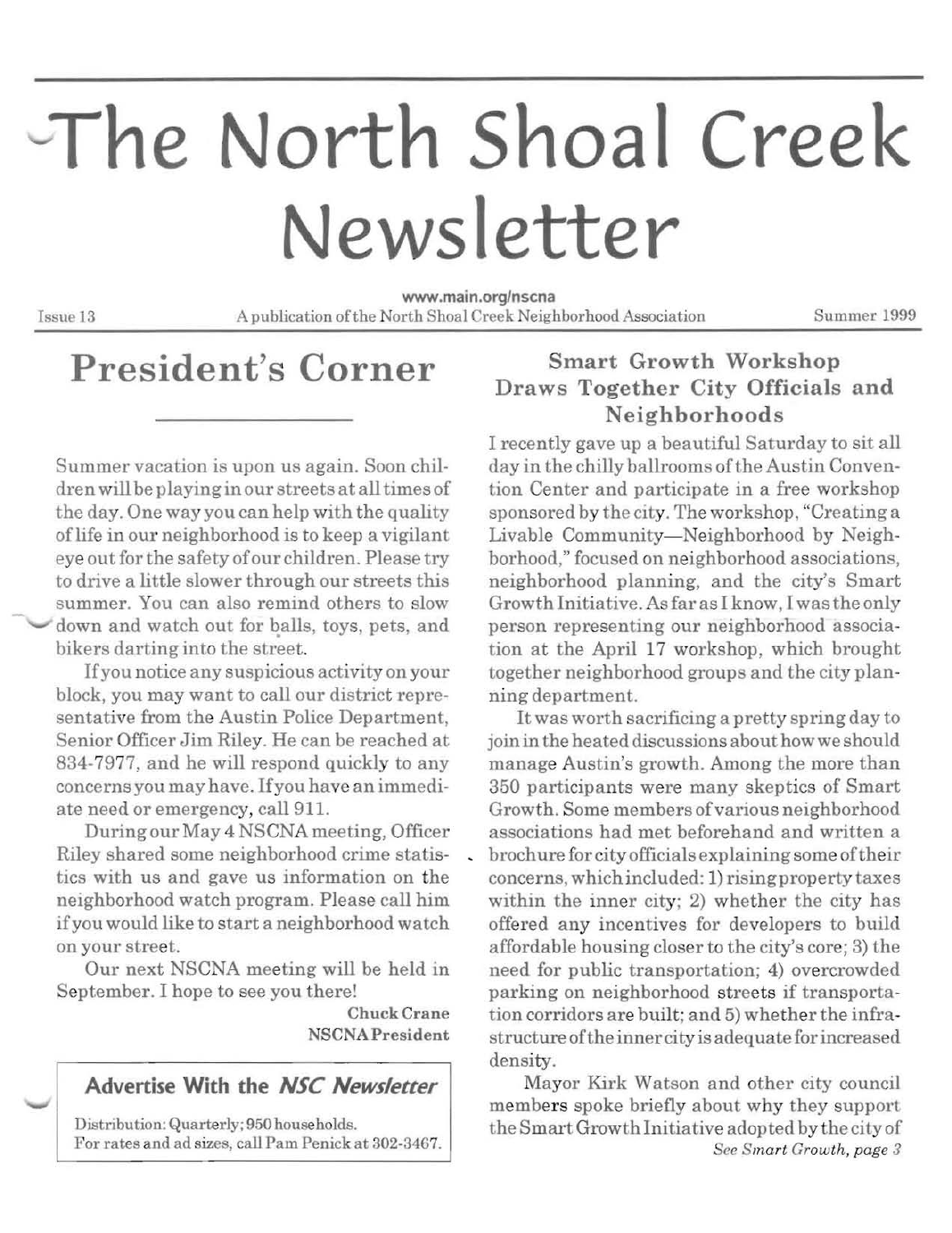

## **Our market is red hot!**

Our neighborhood is an excellent place to live but if you need to move *your timing couldn't be better. Austin is experiencing a very law inven* tory of homes. At last count there were 4100 available properties listed in the multiple listing service. That is only about a three and 1/2 month supply of homes. *There are three things that help make a seller's market,* 

- *Low Inventory*
- *Law Interest Rates*
- *Low Unemployment*

Austin has all three going for it plus it's a beautiful place to live. *So when people ask me how the market is, I say "hot, hot, hot"!* 

#### *Take a look at* my *latest listings and sales,*

#### **Available**

8700 Melshire \$149,900

3 bed / 2 bath / 2 living / 2 dining / 2 car garage / mother-in-law plan / fireplace / recent appliances / large cedar closet

#### Under Contract

8608 Melshire \* \$159,900 4 bed / 2 bath / 2 living / 2 dining / 2 car garage / sprinkler system

### **Sold**

| 8003 Rockwood                        | \$93,5003 | $3$ bed $/ 1.5$ bath $/ 1$ car garage      |
|--------------------------------------|-----------|--------------------------------------------|
| 8608 Millway                         | \$127,000 | 3 bed / 2 bath / partial garage conversion |
| 8612 Stillwood*                      | \$145,000 | 3 bed / 2 bath / 2 living / 2 car garage   |
| 8610 Melshire*                       | \$153,260 | 4 bed / 3 bath / 2 car garage              |
| *Did not go through multiple listing |           |                                            |

Protesting your county tax appraisal? Call me for your comparables.

## .•' .. •'t'.' . .*4:*.. *..... .* ,, ~ " **PeggJl** "'~I. *.,.t.* "',' ~. **GDDdw'"** 4~,. :' '. **Ilea\_,s** ~ . , **5112-7855** ~;



## **WWW.REALTORAUSTIN.COM**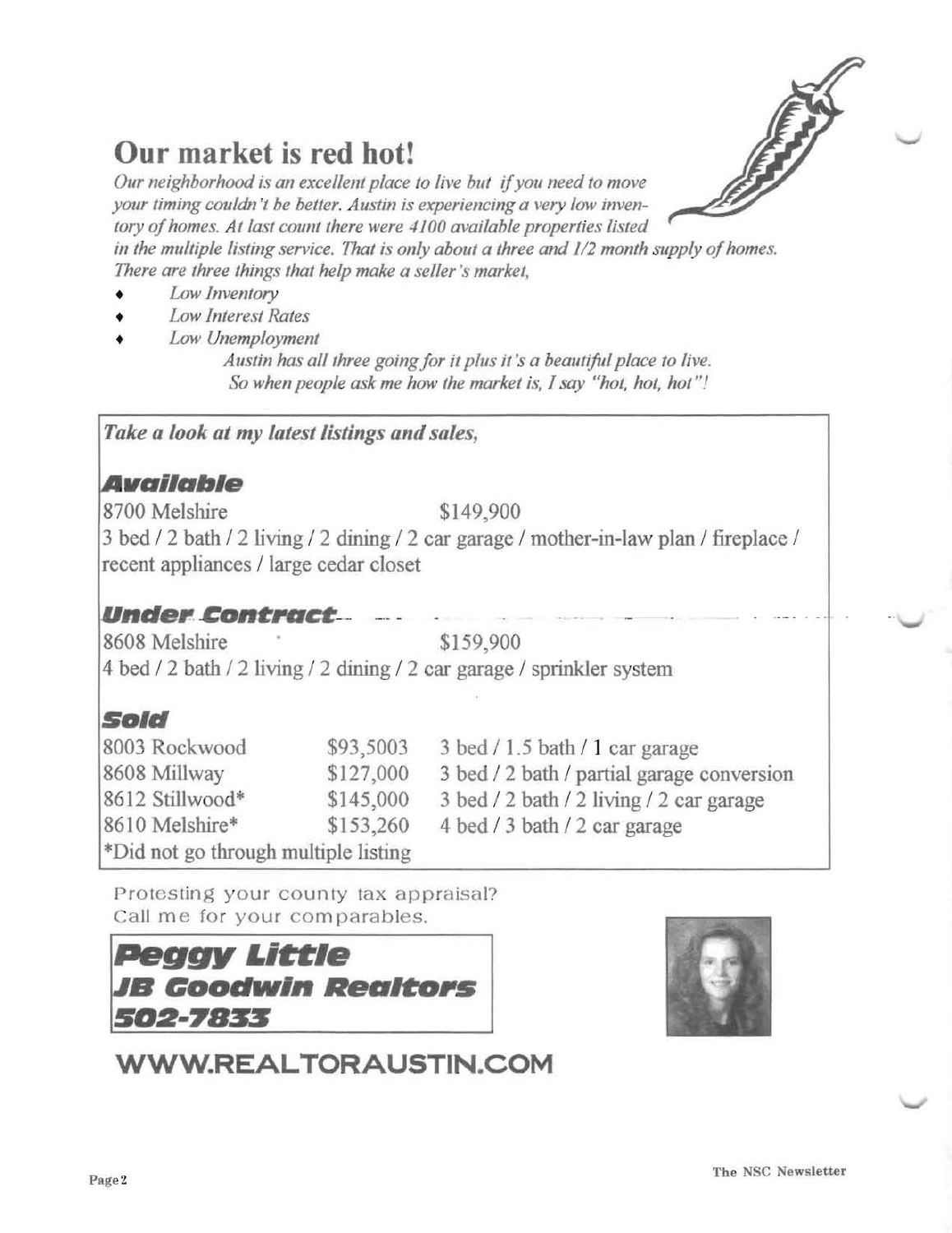#### Smart Growth Workshop Draws Together City Officials and Neighborhoods

#### *Continued from page 1*

Austin. Their reasons made sense. The fact is, urban sprawl reduces our ability to provide services to the distant suburbs and extra-territorial jurisdictions.

Workshop sessions were devoted to discussing topics such as 1) Organizing your neighborhood association, 2) Neighborhood planning: lessons learned, 3) How neighborhoods negotiate development, 4) Visual preference surveys, 5) Quality of life, and 6) Creating a balance with Smart Growth. Each session was led by a panel of city officials, community activists, and developers, who presented their cases for Smart Growth. Unfortunately, the audience was not allowed enough time to air all its questions and observations. More than one presenter was interrupted by an impatient member of the audience expressing frustration with the topdown method of improving our neighborhoods. One member of a neighborhood association said he believed that city officials did not really want to hear citizens' ideas but wanted simply to sell theirideas to citizens.

To remedy this problem, I would have liked to see members of neighborhood groups on the panels, and city staffin the audience could have asked them questions. Instead, we were subjected to a tutorial on how the city is integrating the Smart Growth Initiative into a comprehensive model for changing the face of Austin and improving our qualityoflife. How can neighborhood groups participate in this process? They must present to the city a well-written plan, which would become part ofthe city ordinance, and dictate to the planning commission what types of development would be acceptable in each neighborhood. The trick is to develop a comprehensive plan that does not violate federal, state, or local laws. As I listened, I became convinced that this would be a huge undertaking for any neighborhood associa-Summer 1999

tion, but one that just might control the random growth that we often have to live with.

The best presentation came at the end of the day, when Jackie Goodman, Mayor Pro Tem, spoke aboutwhy we should give Smart Growth a chance. It is now or never, she said. We have to work together to manage growth because growth will happenwhetherwe like it or not. We have to be willing to proceed without knowing absolute outcomes. It is time to stop viewing city staffas "the enemy." They are, she declared, committed to workingwith neighborhoods to help with the planning process.

Every one of us has a stake in this process, and I plan to do my part because I'm here to stay. Sherryl Brown RockwoodLane

*CYtlrd Ofthe Wonth* 

Congratulations to our latest Yard of the Month winners, and thanks for making our neighborhood a more beautiful place to live. April: Ida and Frank Fisher of 2804 Benbrook Drive

May: Bonnie Gage and Elaine Hagood of 8105 Parkdale Drive

We welcome nominations for Yard of the Month. Call Tina Huckabee at 453-6953.

Y@ur *N eiRhb®rh©©d* Siners Alyss Jacobsen and Vicki McEvoy 454-1816 452-7304 Available most any time \* All ages "Supersitter Certification" from Seton Good Health School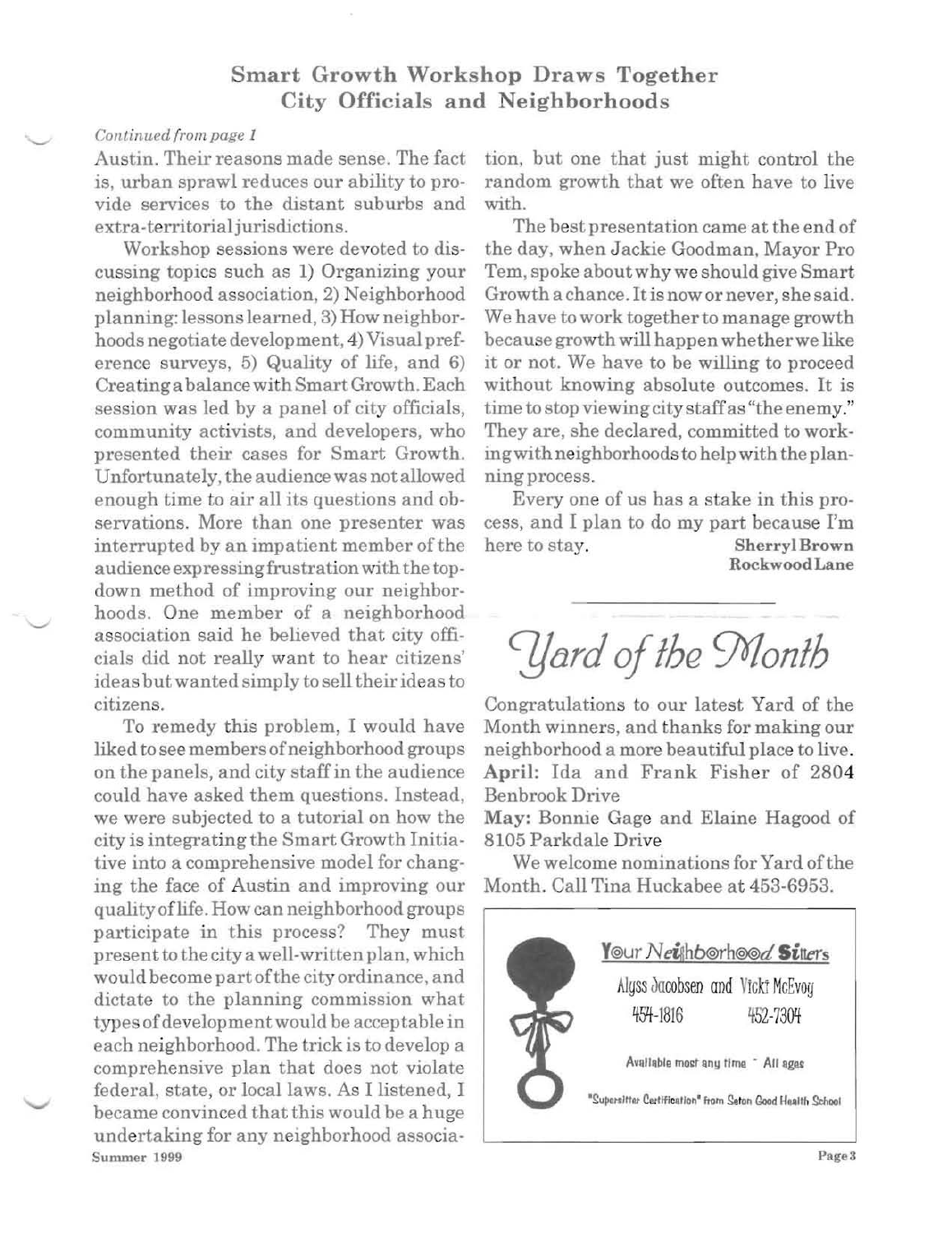## **Home Sales in Our Neighborhood**

The following sales information and its Homes Under Contract (continued): sources are deemed reliable but not guaranteed. For more information, please call Felicia Morrison at (512) 606-3399.

#### Homes Currently Listed for Sale:

| $BD-BA$ | Address             | $Price (\$)$ |  |
|---------|---------------------|--------------|--|
| $3 - 1$ | 7928 Rockwood Ln.   | 89,900       |  |
| $3 - 3$ | 8700 Melshire Dr.   | 149,900      |  |
| $3 - 2$ | 8203 Valleydale Cv. | 129,500      |  |

#### Homes Under Contract:

|           | $BD-BA$ | Address               | $Price (\$)$ |
|-----------|---------|-----------------------|--------------|
| $3 - 2.5$ |         | 8616 Little Laura Dr. | 189,900      |
| $3 - 2$   |         | 3007 Boxdale Dr.      | 99,000       |
| $3 - 1.5$ |         | 8003 Rockwood Ln.     | 93,000       |
| $4 - 2$   |         | 8115 Parkdale Dr.     | 127,000      |
| $3 - 2$   |         | 8011 Parkdale Dr.     | 129,500      |

| $BD$ — $BA$ | Address           | $Price (\$)$ |
|-------------|-------------------|--------------|
| $3 - 2$     | 8604 Melshire Dr. | 159,900      |
| $3 - 2$     | 8412 Millway Dr.  | 129,900      |

#### Homes Sold Jan. 1-May 3, 1999:

| $BD-BA$   | Address             | $Price (\$)$ |
|-----------|---------------------|--------------|
| $3 - 2$   | 8608 Stillwood Ln.  | 144,900      |
| $3 - 2$   | 8608 Millway Dr.    | 127,000      |
| $3 - 2$   | 8511 Daleview Dr.   | 135,000      |
| $3 - 2$   | 8411 Millway Dr.    | 132,900      |
| $3 - 2$   | 3100 Crosscreek Dr. | 105,000      |
| $3 - 1$   | 7932 Rockwood Ln.   | 96,000       |
| $3 - 1.5$ | 3005 Boxdale Dr.    | 99,500       |
| $3 - 1.5$ | 8412 Stillwood Ln.  | 105,000      |
| $3 - 1.5$ | 8303 Franwood Ln.   | 115,000      |
| $3 - 1.5$ | 8102 Briarwood Ln.  | 123,000      |



Tbe NSC Newsletter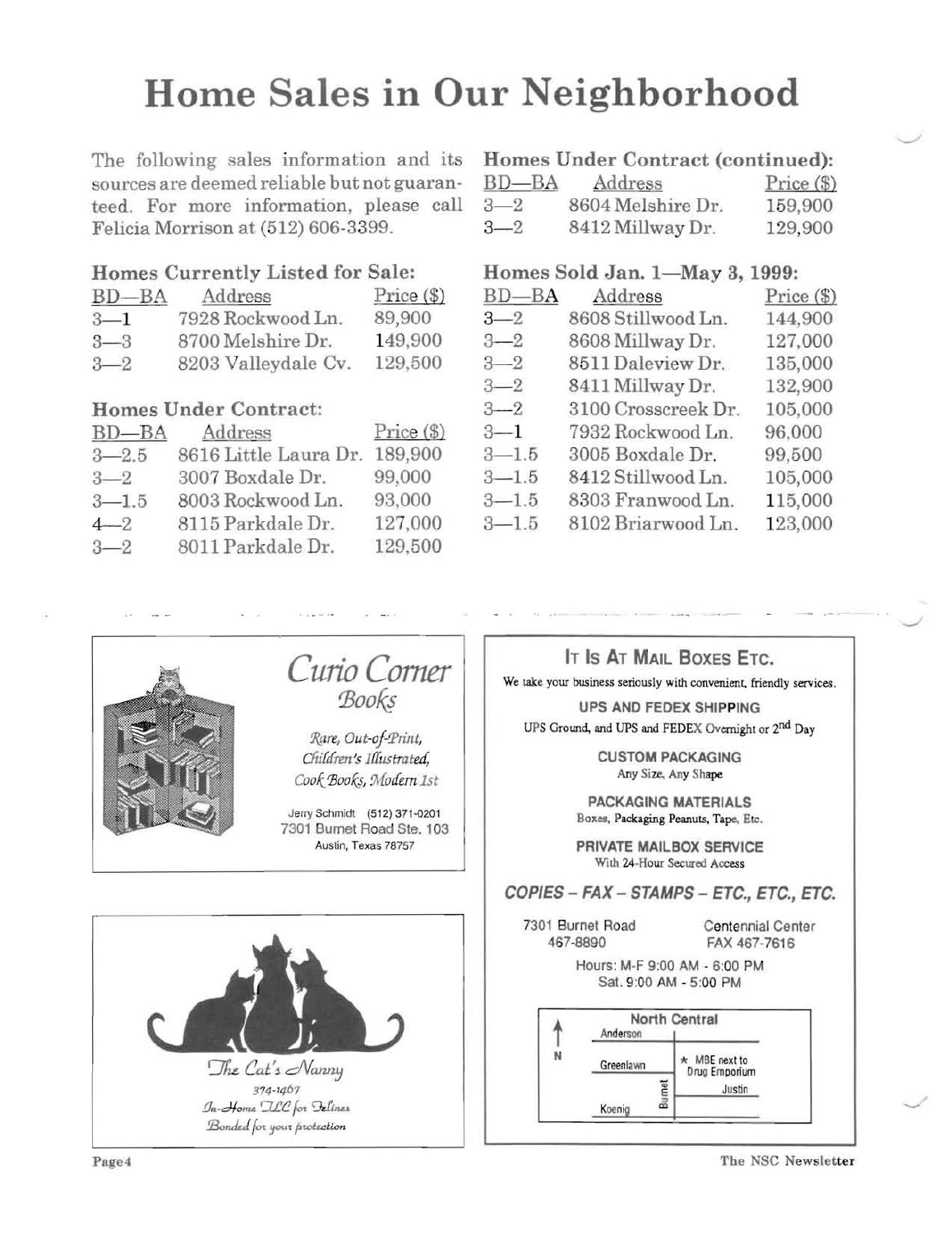#### DEAR NORTH SHOAL CREEK NEIGHBORS: Did you know that?

#### MARCH 98' MARCH 99'

| 1. # of current listings $ABOR*$<br>(single family homes) | 4,660     | 3,532          |
|-----------------------------------------------------------|-----------|----------------|
| 2. Curent inventory in months                             | 5.4 mos   | $3.3$ mos      |
| 3. Number of closed sales                                 | 2,562     | 3,162          |
| 4. Average Sales Price                                    | \$144,570 | \$156,573      |
| 5. Medium Average Sales Price                             | \$116,950 | \$125,000      |
| 6. Appreciation<br>(Compared to this time last year)      |           | $+8%$<br>$+7%$ |

\*ABOR. Austin Board of Realtors, aU information deemed reliable but not guaranteed

#### WHAT DOES THIS MEAN TO YOU? IT MEANS YOUR HOME WILL SELL FOR MORE MONEY FASTER, BECAUSE THE MARKET IS GOING UP.!!

CALL: FELICIA MORRISON,GRI (512) 451-2552 or (512) 606-3399 felicia@prismnet.com YOUR NEIGHBORHOOD SPECIALIST





FOR YOUR MORTGAGE NEEDS CALL CINDY SWANNACK, C.S. MORTGAGE: (512) 483-6092 or page her at: (512)322-1154